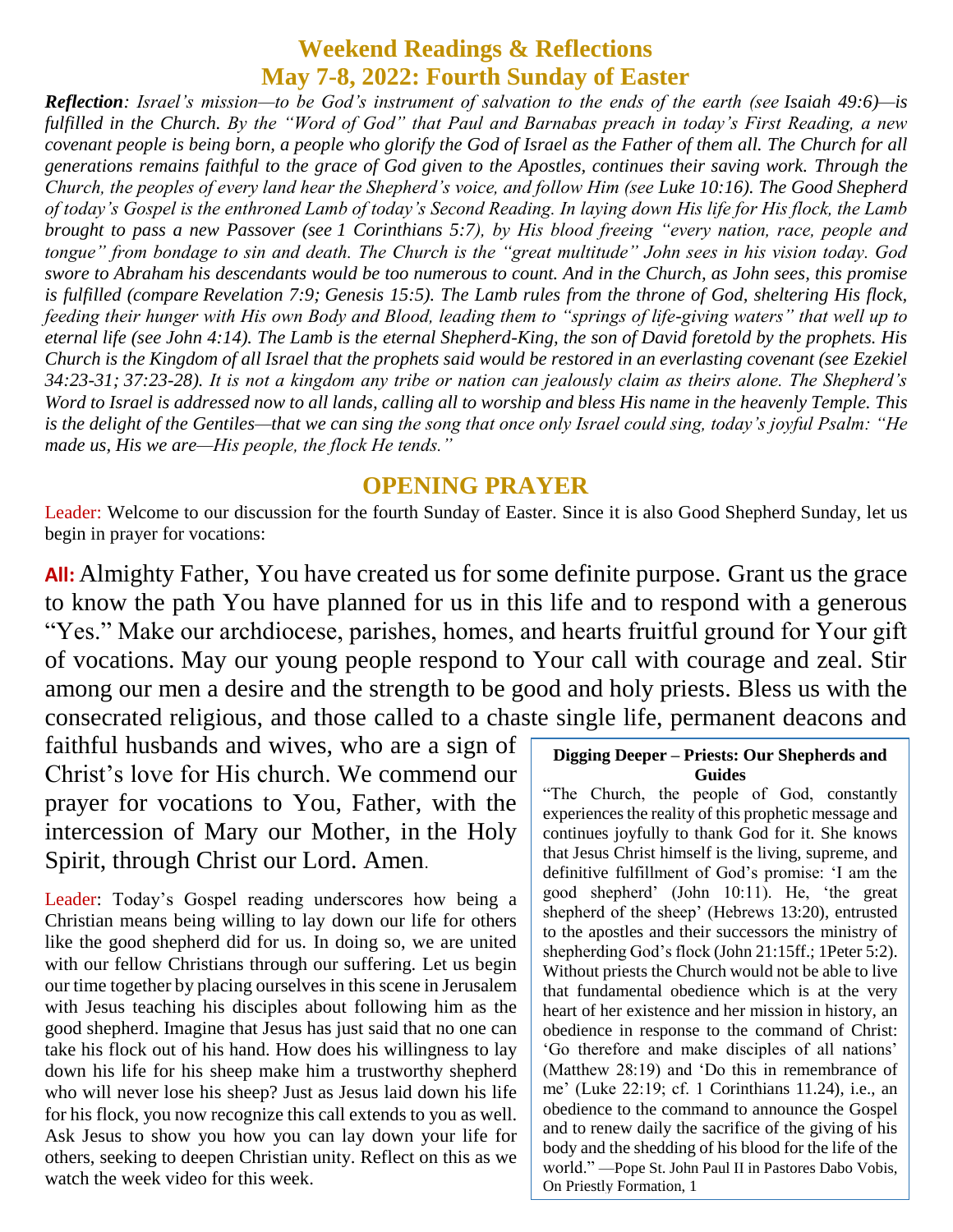### **SECOND READING**  $\sim$  Revelations 7:9, 14b-17  $\sim$

Paul and Barnabas continued on from Perga and reached Antioch in Pisidia. On the Sabbath they entered the synagogue and took their seats. Many Jews and worshipers who were converts to Judaism followed Paul and Barnabas, who spoke to them and urged them to remain faithful to the grace of God. On the following Sabbath almost the whole city gathered to hear the word of the Lord. When the Jews saw the crowds, they were filled with jealousy and with violent abuse contradicted what Paul said. Both Paul and Barnabas spoke out boldly and said, "It was necessary that the word of God be spoken to you first, but since you reject it and condemn yourselves as unworthy of eternal life, we now turn to the Gentiles. For so the Lord has commanded us, I have made you a light to the Gentiles, that you may be an instrument of salvation to the ends of the earth." The Gentiles were delighted when they heard this and glorified the word of the Lord. All who were destined for eternal life came to believe, and the word of the Lord continued to spread through the whole region. The Jews, however, incited the women of prominence who were worshipers and the leading men of the city, stirred up a persecution against Paul and Barnabas, and expelled them from their territory. So they shook the dust from their feet in protest against them, and went to Iconium. The disciples were filled with joy and the Holy Spirit.

*In the 50 days after Easter the Church listens continuously to the Acts of the Apostles (the Gospel of the Church as it is sometimes called). Paul's first missionary journey lasted some 13 years! He encountered violent abuse and persecution. But he could not stop sharing the message of God's love, forgiveness, and the truth revealed in Jesus.* 

 *Do you know a missionary in the Church and the challenges they face? What do you think the mission is in your own country, parish?*

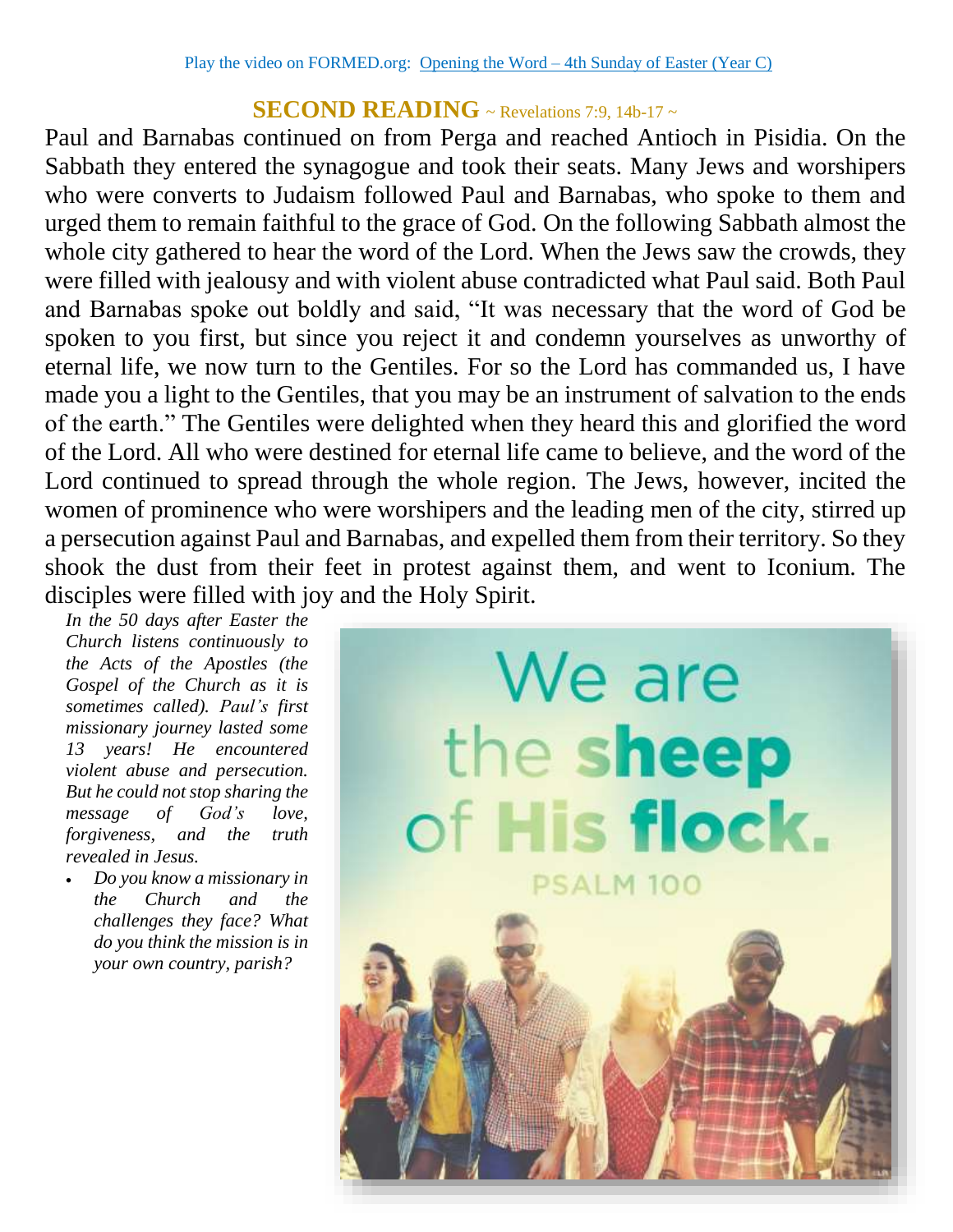### **SECOND READING** ~ Revelations 7:9, 14b-17 ~

I, John, had a vision of a great multitude, which no one could count, from every nation, race, people, and tongue. They stood before the throne and before the Lamb, wearing white robes and holding palm branches in their hands. Then one of the elders said to me, "These are the ones who have survived the time of great distress; they have washed their robes and made them white in the blood of the Lamb. "For this reason they stand before God's throne and worship him day and night in his temple. The one who sits on the throne will shelter them. They will not hunger or thirst anymore, nor will the sun or any heat strike them. For the Lamb who is in the center of the throne will shepherd them and lead them to springs of life-giving water, and God will wipe away every tear from their eyes."

*Shaking dust off one's feet was a ritual action Jews performed when returning from Gentile (non- believing) lands. When Paul and Barnabas did this action to the Jews and went to the Gentiles it would have been interpreted as a great insult. Sometimes it requires great courage to move outside traditional boundaries.*

 *Have you experienced a missionary zeal to go further than what is normal and acceptable to live and bring Christ to others? What happened?*

*The Book of Revelation unveils the future and provides a heavenly image of those who have endured great persecution and sacrificed their life for peace, justice, and freedom. Their white robes symbolize these inner virtues. It is a picture of all the faithful - saints in Heaven.* 

 *Have you recognized the freedom (and religious freedom) of your country and your life has been won at great cost by those who have gone before you? What do you think this great multitude would say to you today? What religious truths would you be willing to enter into great distress to defend?*

## **GOSPEL**  $\sim$  John 10:27-30  $\sim$

Jesus said: "My sheep hear my voice; I know them, and they follow me. I give them eternal life, and they shall never perish. No one can take them out of my hand. My Father, who has given them to me, is greater than all, and no one can take them out of the Father's hand. The Father and I are one."

*The context of John 10 is the great Jewish Feast of Dedication. It was a celebration of military victory of Judas Maccabeus who led an army (164BCE) against the occupying Greeks who had desecrated the Jewish Temple by putting the Greek god Zeus on the altar making it unclean. (See Dan 8:13) They killed and chased out their oppressors, destroyed false idols, built a new altar and rededicated the Temple. In Jn 10 they ask Jesus if he is the promised Messiah - and will he raise up arms and inspire an Army to overcome the occupying Roman forces!? He responds: he is the Good Shepherd. Salvation and healing of the world will come through listening to his voice not the taking up of arms.* 

*A soldier or shepherd. What are the similarities and differences of these two images?*

*A striking image in contemporary Jerusalem and nearby Bethlehem is young and old shepherds daily walking their small flock of 15 sheep to grass or water. Tender and watchful care is given to the sheep. So familiar are the sheep with their shepherd they know their particular voice.* 

 *In what ways do you listen to God? Have you experienced a desire to love and care so deeply for God's family that you are willing to lay down your life and become a shepherd?*

# **MEDITATION**

How secure is your faith and trust in God? Jesus speaks of the tremendous trust he has in God His Father and the tremendous trust we ought to have in Him because He is our Good Shepherd (John 10:11). What is the significance of Jesus calling Himself the Good Shepherd? Shepherds were very common in the land of Jesus' time. A